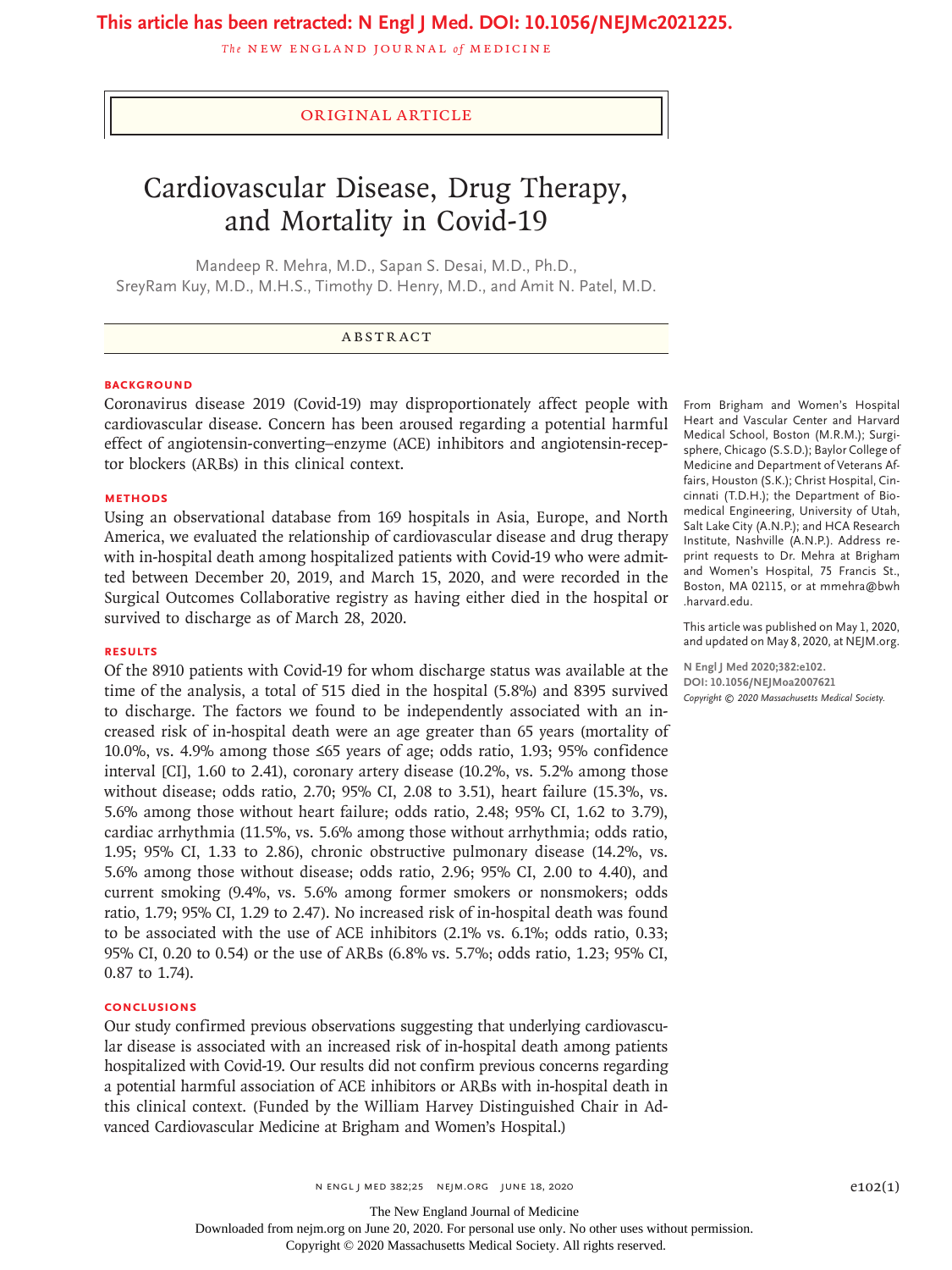S THE CORONAVIRUS DISEASE 2019<br>(Covid-19) pandemic has spread around<br>the globe, there has been growing recognition<br>that persons with underlying increased (Covid-19) pandemic has spread around the globe, there has been growing recognition that persons with underlying increased cardiovascular risk may be disproportionately affected.<sup>1-3</sup> Several studies of case series have noted cardiac arrhythmias, cardiomyopathy, and cardiac arrest as terminal events in patients with Covid-19.1-4 Higher incidences of cardiac arrhythmias, acute coronary syndromes, and heart failure–related events have also been reported during seasonal influenza outbreaks, which suggests that acute respiratory infections may result in activation of coagulation pathways, proinflammatory effects, and endothelial cell dysfunction.<sup>5</sup> In addition, however, concern has been expressed that medical therapy for cardiovascular disease might specifically contribute to the severity of illness in patients with Covid-19.6,7

Severe acute respiratory syndrome coronavirus 2 (SARS-CoV-2), the causative agent of Covid-19, has been shown to establish itself in the host through the use of angiotensin-converting enzyme 2 (ACE2) as its cellular receptor.<sup>8</sup> ACE2 is a membrane-bound monocarboxypeptidase found ubiquitously in humans and expressed predominantly in heart, intestine, kidney, and pulmonary alveolar (type II) cells.<sup>7,9</sup> Entry of SARS-CoV-2 into human cells is facilitated by the interaction of a receptor-binding domain in its viral spike glycoprotein ectodomain with the ACE2 receptor.<sup>10</sup>

ACE2 is counterregulatory to the activity of angiotensin II generated through ACE1 and is protective against detrimental activation of the renin–angiotensin–aldosterone system. Angiotensin II is catalyzed by ACE2 to angiotensin-(1–7), which exerts vasodilatory, antiinflammatory, antifibrotic, and antigrowth effects. $11$  It has been suggested that ACE inhibitors and angiotensinreceptor blockers (ARBs) may increase the expression of ACE2, which has been shown in the heart in rats, $^{12}$  and thereby may confer a predisposition to more severe infection and adverse outcomes during Covid-19.<sup>6,7</sup> Others have suggested that ACE inhibitors may counter the antiinflammatory effects of ACE2. However, in vitro studies have not shown direct inhibitory activity of ACE inhibitors against ACE2 function.<sup>9,13</sup>

Despite these uncertainties, some have recommended cessation of treatment with ACE inhibitors and ARBs in patients with Covid-19.<sup>6</sup> However, several scientific societies, including the American Heart Association, the American College of Cardiology, the Heart Failure Society of America, and the Council on Hypertension of the European Society of Cardiology, have urged that these important medications should not be discontinued in the absence of clear clinical evidence of harm.14,15 We therefore undertook a study to investigate the relationship between underlying cardiovascular disease and Covid-19 outcomes and to evaluate the association between cardiovascular drug therapy and mortality in this illness.

## Methods

### **Data Source**

We analyzed deidentified data from the Surgical Outcomes Collaborative (Surgisphere), an international registry. Our analysis included data from 169 hospitals located in 11 countries in Asia, Europe, and North America. The collaborative uses automated extraction of data from inpatient and outpatient electronic health records, supply-chain databases, and financial records, combined with point-of-care data entry for procedures. A manual data-entry process is used for quality assurance and validation. Data are collected through automated data transfers that capture information from each health care entity at regular intervals on a prospective, ongoing basis. Verifiable source documentation for the data elements includes electronic inpatient and outpatient medical records.

Data acquisition is facilitated through the use of a standardized Health Level Seven–compliant data dictionary. After this data dictionary is harmonized with data from electronic health records, the majority of the data acquisition is completed with automated interfaces. The collected data sample from each health care entity is validated against financial records and external databases. All protected health information is stripped from each record before storage in a cloud-based data warehouse. The collaborative is compliant with the Agency for Healthcare Research and Quality guidelines for registries and the Food and Drug Administration guidance on real-world evidence. The collection and analysis of data in the registry have been deemed exempt from ethics review.

#### **Data Collection**

The collaborative registry was used as a resource to analyze data from all patients with polymerase-

The New England Journal of Medicine

Downloaded from nejm.org on June 20, 2020. For personal use only. No other uses without permission.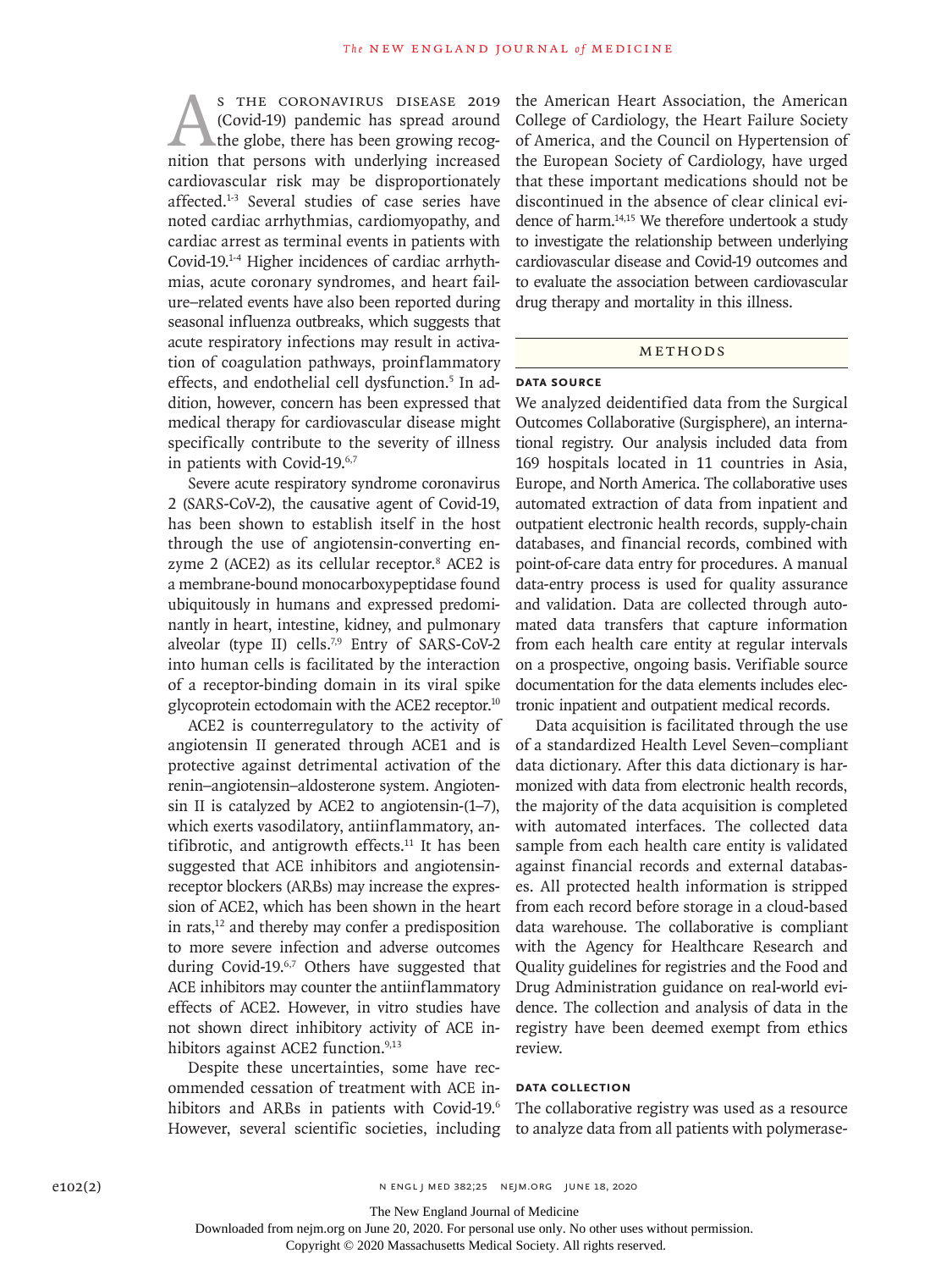chain-reaction (PCR)–proven Covid-19 who were admitted to the hospital between December 20, 2019, and March 15, 2020, and who were recorded in the registry as having either died in the hospital or survived to hospital discharge as of March 28, 2020. Data from the registry can be analyzed only after a patient's hospitalization is complete, and therefore our sample did not include patients who were admitted to the hospital during this time window but were still hospitalized at the end of it. Our sample also may have excluded some patients who had died or were discharged by March 28 but whose discharge status had not yet been recorded by the hospital.

The presence in the record of a positive laboratory finding confirming SARS-CoV-2 infection was used for classifying a patient as positive for Covid-19. A positive laboratory finding for SARS-CoV-2 was defined as a positive result on highthroughput sequencing or real-time reverse-transcriptase–PCR (RT-PCR) assay of nasal or pharyngeal swab specimens. At each site, Covid-19 was diagnosed on the basis of the World Health Organization guidance.16 Patients who did not undergo testing, had no record of testing in the collaborative database, or had a negative test were not included in the present study. For this study, only one positive test was necessary for the patient to be included in the analysis.

Data on patients' demographic characteristics, coexisting conditions (based on codes from the *International Classification of Diseases, 10th Revision, Clinical Modification*), and cardiovascular drug therapy were included in this analysis. Clinical information included age, sex, continent of origin, and underlying coexisting conditions as noted in either the inpatient or the outpatient electronic health record. Coexisting conditions included chronic obstructive pulmonary disease (COPD), an immunosuppressed condition (glucocorticoid use, a preexisting immunologic condition, or ongoing chemotherapy in patients with cancer), current or remote history of smoking, and a history of hypertension, diabetes mellitus, hyperlipidemia, or underlying cardiovascular disease (including coronary artery disease, heart failure, and cardiac arrhythmia). Cardiovascular drug therapy recorded at the time of hospital admission was also included, including any antiplatelet therapy, use of insulin or other hypoglycemic agents, beta-blockers, statins, ARBs, and ACE inhibitors.

All the authors reviewed the manuscript and vouch for the accuracy and completeness of the data provided.

#### **Statistical Analysis**

The primary analysis was an evaluation of the relationship of preexisting cardiovascular disease and drug therapy with the end point of inhospital death while controlling for confounders, including demographic characteristics and coexisting conditions. Categorical variables are shown as frequencies and percentages, and continuous variables as means and standard deviations. Independent sample t-tests were completed, and point differences with 95% confidence intervals are reported for all comparisons between variables. Multiple imputation for missing values was not possible because for disease and drug variables there were no codes to indicate that data were missing; if the patient's electronic health record did not include information on a clinical characteristic, such as hyperlipidemia or the use of beta-blockers, it was assumed that that characteristic was not present.

A multivariable logistic-regression analysis was performed to ascertain the effects of age, race, coexisting conditions (coronary artery disease, congestive heart failure, cardiac arrhythmia, diabetes mellitus, COPD, current smoking, former smoking, hypertension, immunocompromised state, and hyperlipidemia), hospital location (according to country), and medications (ACE inhibitors, ARBs, beta-blockers, antiplatelet agents, statins, insulin, and oral hypoglycemic agents) on the likelihood of in-hospital death. Linearity of the continuous variables with respect to the logit of the dependent variable was confirmed. Odds ratios and corresponding 95% confidence intervals were calculated. Separate age- and sex-adjusted analyses were also performed. The 95% confidence intervals have not been adjusted for multiple testing and should not be used to infer definitive effects.

On the basis of the results of the initial analyses, additional analyses were performed to examine the robustness of the estimates initially obtained. Analyses according to continent of origin as well as country classification (as either high income or low–middle income) were performed. A tipping-point analysis (an analysis that shows the effect size and prevalence of an unmeasured confounder that could shift the upper boundary

The New England Journal of Medicine

Downloaded from nejm.org on June 20, 2020. For personal use only. No other uses without permission.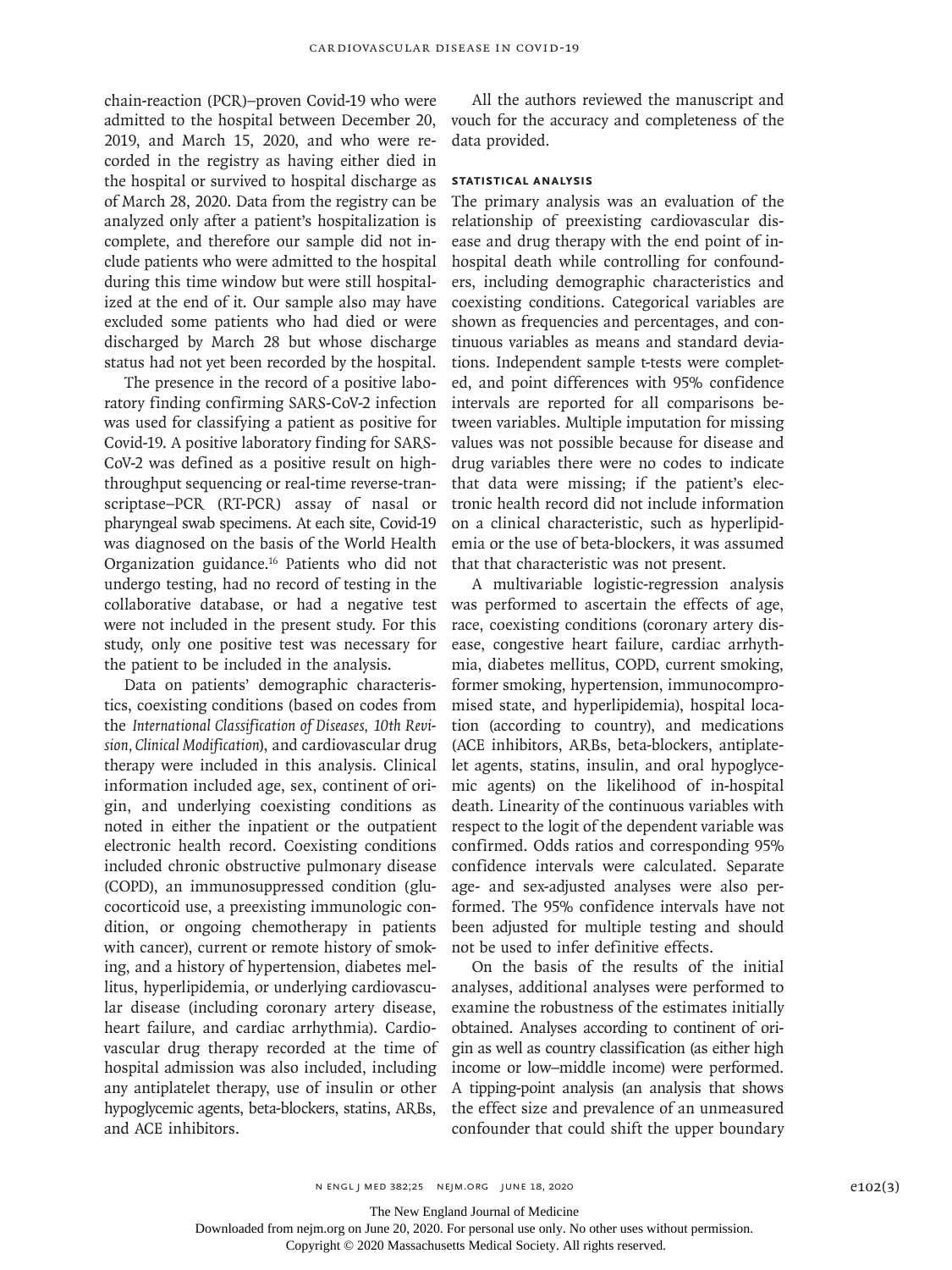of the confidence interval toward null) was performed. In addition, we sought to determine whether the effect of ACE inhibitors and statins noted in the overall study was also seen when the analysis was confined to a subgroup of patients who might have an indication for these agents. Thus, the association of ACE inhibitor use with in-hospital death was examined in the subgroup of patients with hypertension, and the association of statin use with in-hospital death was examined in the subgroup of patients with hyperlipidemia, with the use of age- and sexadjusted logistic-regression analysis. All statistical analyses were performed with R software, version 3.6.3 (R Foundation for Statistical Computing), and SPSS Statistics software, version 26 (IBM).

#### **RESULTS**

#### **Patients**

Our study population included 8910 hospitalized patients from 169 hospitals who had Covid-19, who were admitted between December 20, 2019, and March 15, 2020, and who completed their hospital course (discharged alive or died) by March 28, 2020. Patients who were hospitalized during this time without a completed course could not be included in the analysis. Our sample was made up of 1536 patients (17.2%) from North America, 5755 (64.6%) from Europe, and 1619 (18.2%) from Asia (details of the study population according to continent, country, and number of hospitals are provided in Table S1 in the Supplementary Appendix, available with the full text of this article at NEJM.org). The mean (±SD) age was 49±16 years (16.5% of the patients were >65 years of age), 40.0% of the patients were women, 63.5% were white, 7.9% were black, 6.3% were Hispanic, and 19.3% were Asian.

With respect to cardiovascular risk factors, 30.5% of the patients had hyperlipidemia, 26.3% had hypertension, 14.3% had diabetes mellitus, 16.8% were former smokers, and 5.5% were current smokers. Preexisting cardiovascular disease in this sample included coronary artery disease (present in 11.3% of the patients), a history of congestive heart failure (2.1%), and a history of cardiac arrhythmia (3.4%). Other coexisting conditions included COPD (in 2.5% of the patients) and an underlying immunosuppressed condition (2.8%). Medical therapy included ACE inhibitors (8.6% of the patients), ARBs (6.2%), statins (9.7%), beta-blockers (5.9%), and antiplatelet agents (3.3%). Insulin was used in 3.4% of the patients, and other hypoglycemic agents were used in 9.6%. The mean length of hospital stay was 10.7±2.7 days, with an overall in-hospital mortality of 5.8% (515 of 8910 patients) in this population of patients with completed outcomes. Of the patients who had been admitted to an intensive care unit (ICU) at any time during their hospitalization, 24.7% died, as compared with 4.0% of the patients who had not been admitted to an ICU.

## **Analysis of Survivors as Compared with Nonsurvivors**

Table 1 shows the distribution of demographic characteristics and coexisting conditions among survivors and nonsurvivors, along with the between-group differences and 95% confidence intervals. Nonsurvivors were older, more likely to be white, and more often men, and they had a greater prevalence of diabetes mellitus, hyperlipidemia, coronary artery disease, heart failure, and cardiac arrhythmias. Patients who died were also more likely to have had COPD and a history of current smoking. Among medications, ACE inhibitors and statins were more commonly used by survivors than by nonsurvivors (Table 2), whereas no association between survival and the use of ARBs was found. The length of hospital stay differed between survivors and nonsurvivors (10.5±2.5 days vs. 7.5±2.8 days). When the data were analyzed according to age decile, continent, or income category of the country in which the hospital was located (high income or low–middle income), the results were similar (Fig. S1 and Tables S2 and S3).

#### **Multivariable Logistic-Regression Analysis**

A multivariable logistic-regression model was developed. Independent predictors of in-hospital death and their corresponding odds ratios and 95% confidence intervals are shown in Figure 1. An age greater than 65 years, coronary artery disease, congestive heart failure, cardiac arrhythmia, COPD, and current smoking were associated with a higher risk of in-hospital death. Female sex, the use of ACE inhibitors, and the use of statins were associated with a better chance of survival to hospital discharge, with no association found for the use of ARBs. For female sex,

The New England Journal of Medicine

Downloaded from nejm.org on June 20, 2020. For personal use only. No other uses without permission.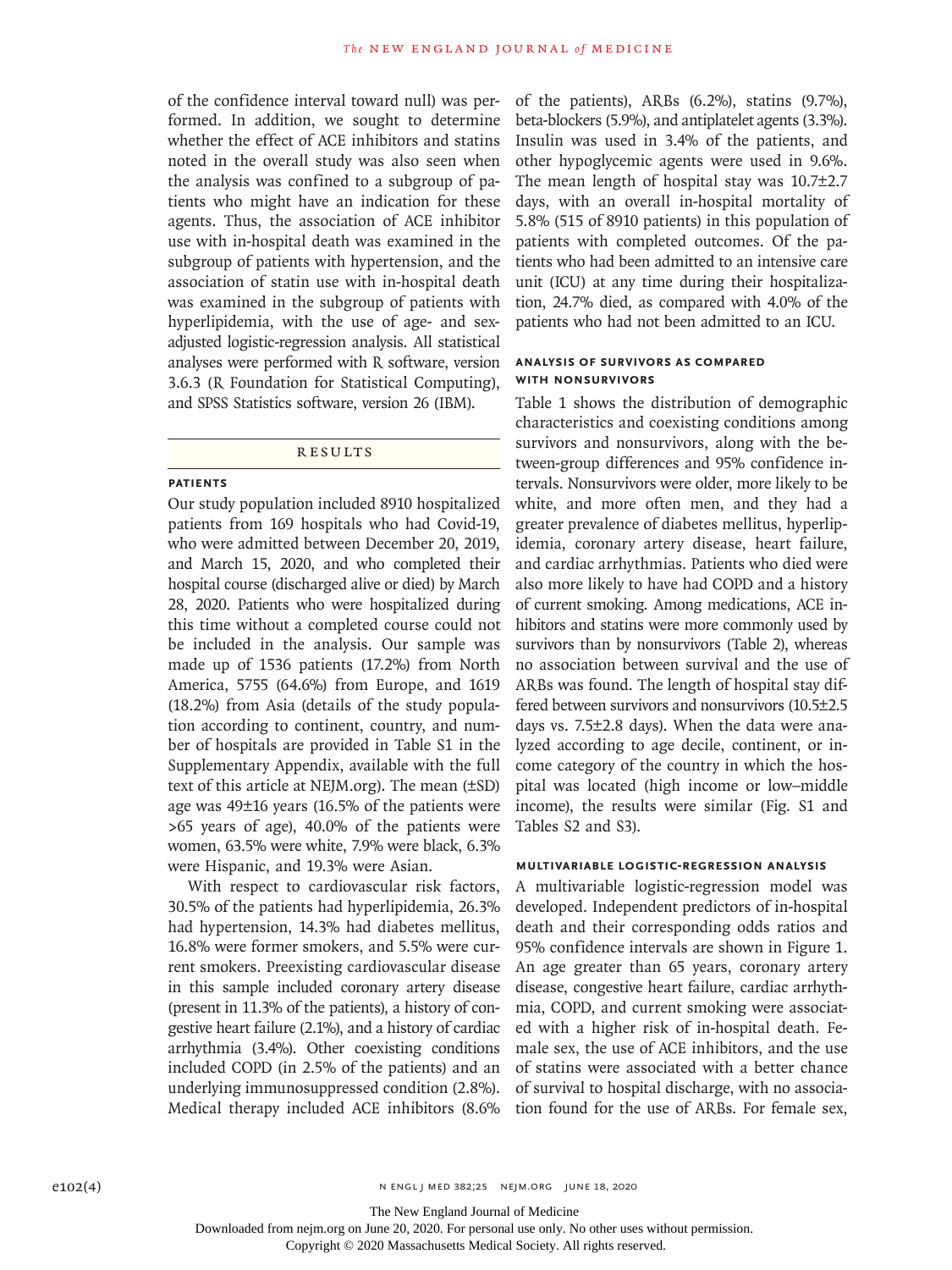| Table 1. Demographic Characteristics and Coexisting Conditions among Survivors and Nonsurvivors of Covid-19.* |                                  |                                    |                                  |  |  |
|---------------------------------------------------------------------------------------------------------------|----------------------------------|------------------------------------|----------------------------------|--|--|
| <b>Characteristic or Condition</b>                                                                            | <b>Survivors</b><br>$(N = 8395)$ | <b>Nonsurvivors</b><br>$(N = 515)$ | Difference (95% CI) <sup>+</sup> |  |  |
| $Age - yr$                                                                                                    | $48.7 \pm 16.6$                  | $55.8 \pm 15.1$                    | $-7.1$ ( $-8.4$ to $-5.7$ )      |  |  |
| Age >65 yr - no. (%)                                                                                          | 1327 (15.8)                      | 147(28.5)                          | $-12.7$ ( $-16.0$ to $-9.4$ )    |  |  |
| Female sex - no. (%)                                                                                          | 3392 (40.4)                      | 179 (34.8)                         | 5.6 (1.3 to 10.0)                |  |  |
| Race or ethnic group - no. (%) :                                                                              |                                  |                                    |                                  |  |  |
| White                                                                                                         | 5306 (63.2)                      | 351 (68.2)                         | $-5.0$ ( $-9.1$ to $-0.8$ )      |  |  |
| <b>Black</b>                                                                                                  | 672 (8.0)                        | 34(6.6)                            | 1.4 $(-0.8 \text{ to } 3.6)$     |  |  |
| Hispanic                                                                                                      | 529(6.3)                         | 32(6.2)                            | $0.1$ (-2.0 to 2.3)              |  |  |
| Asian                                                                                                         | 1637 (19.5)                      | 84 (16.3)                          | 3.2 $(-0.2 \text{ to } 6.5)$     |  |  |
| Native American                                                                                               | 34(0.4)                          | 1(0.2)                             | $0.2$ (-0.3 to 0.8)              |  |  |
| Other                                                                                                         | 219(2.6)                         | 13(2.5)                            | $0.1$ (-1.4 to 1.4)              |  |  |
| Coexisting conditions - no. (%)                                                                               |                                  |                                    |                                  |  |  |
| Coronary artery disease                                                                                       | 907 (10.8)                       | 103 (20.0)                         | $-9.2$ ( $-12.8$ to $-5.7$ )     |  |  |
| Congestive heart failure                                                                                      | 160(1.9)                         | 29(5.6)                            | $-3.7$ ( $-5.8$ to $-1.8$ )      |  |  |
| Cardiac arrhythmia                                                                                            | 269 (3.2)                        | 35(6.8)                            | $-3.6$ ( $-5.8$ to $-1.4$ )      |  |  |
| Diabetes mellitus                                                                                             | 1175 (14.0)                      | 97(18.8)                           | $-4.8$ ( $-8.3$ to $-1.3$ )      |  |  |
| Hypertension                                                                                                  | 2216 (26.4)                      | 130 (25.2)                         | 1.2 $(-2.8 \text{ to } 5.1)$     |  |  |
| Hyperlipidemia                                                                                                | 2535 (30.2)                      | 180 (35.0)                         | $-4.8$ ( $-9.0$ to $-0.5$ )      |  |  |
| COPD                                                                                                          | 193(2.3)                         | 32(6.2)                            | $-3.9$ (-6.1 to $-1.8$ )         |  |  |
| Current smoker                                                                                                | 445 (5.3)                        | 46 (8.9)                           | $-3.6$ (-6.2 to $-1.1$ )         |  |  |
| Former smoker                                                                                                 | 1410 (16.8)                      | 83(16.1)                           | $0.7$ (-2.6 to 4.0)              |  |  |
| Immunosuppressed condition                                                                                    | 227(2.7)                         | 22(4.3)                            | $-1.6$ ( $-3.4$ to 0.2)          |  |  |

\* Plus–minus values are means ±SD. The 95% confidence intervals (CIs) have not been adjusted for multiple testing and should not be used to infer definitive effects. COPD denotes chronic obstructive pulmonary disease, and Covid-19 coronavirus disease 2019.

† For mean age, the difference is given in years; for all other characteristics, the difference is given in percentage points.

‡ Race and ethnic group were reported by the patient.

the odds ratio for dying in the hospital was 0.79 (95% confidence interval [CI], 0.65 to 0.95); for ACE inhibitor use, the odds ratio was 0.33 (95% CI, 0.20 to 0.54); and for statin use, the odds ratio was 0.35 (95% CI, 0.24 to 0.52). For ARB use, the odds ratio was 1.23 (95% CI, 0.87 to 1.74). The presence or absence of an immunosuppressed condition, the race or ethnic group, and the presence or absence of hyperlipidemia or diabetes mellitus were not independent predictors of death in the hospital. The analyses according to continent and according to the income category of the country (high or low–middle) were consistent with the overall results (Tables S4 and S5). Data from the age- and sex-adjusted multivariable logistic-regression analyses are shown in Table S6.

**Table 2. Cardiovascular Drug Therapy at Hospitalization among Survivors and Nonsurvivors of Covid-19.\***

| <b>Drug Class</b>           | <b>Survivors</b><br>$(N = 8395)$ | <b>Nonsurvivors</b><br>$(N = 515)$ | Difference (95% CI)     |
|-----------------------------|----------------------------------|------------------------------------|-------------------------|
|                             | number (percent)                 |                                    | percentage points       |
| <b>ACE</b> inhibitor        | 754 (9.0)                        | 16(3.1)                            | 5.9 (4.3 to 7.5)        |
| ARB                         | 518 (6.2)                        | 38 (7.4)                           | $-1.2$ ( $-3.5$ to 1.1) |
| Beta-blocker                | 497 (5.9)                        | 28(5.4)                            | $0.5$ (-1.6 to 2.6)     |
| Antiplatelet                | 282 (3.4)                        | 13(2.5)                            | $0.8$ (-0.6 to 2.2)     |
| <b>Statin</b>               | 824 (9.8)                        | 36(7.0)                            | 2.8 (0.5 to $5.1$ )     |
| Insulin                     | 279(3.3)                         | 23(4.5)                            | $-1.2$ ( $-3.0$ to 0.7) |
| Other hypoglycemic<br>agent | 792 (9.4)                        | 59 (11.5)                          | $-2.1$ ( $-4.9$ to 0.8) |

\* The 95% confidence intervals have not been adjusted for multiple testing and should not be used to infer definitive effects. ACE denotes angiotensinconverting enzyme, and ARB angiotensin-receptor blocker.

The New England Journal of Medicine

Downloaded from nejm.org on June 20, 2020. For personal use only. No other uses without permission.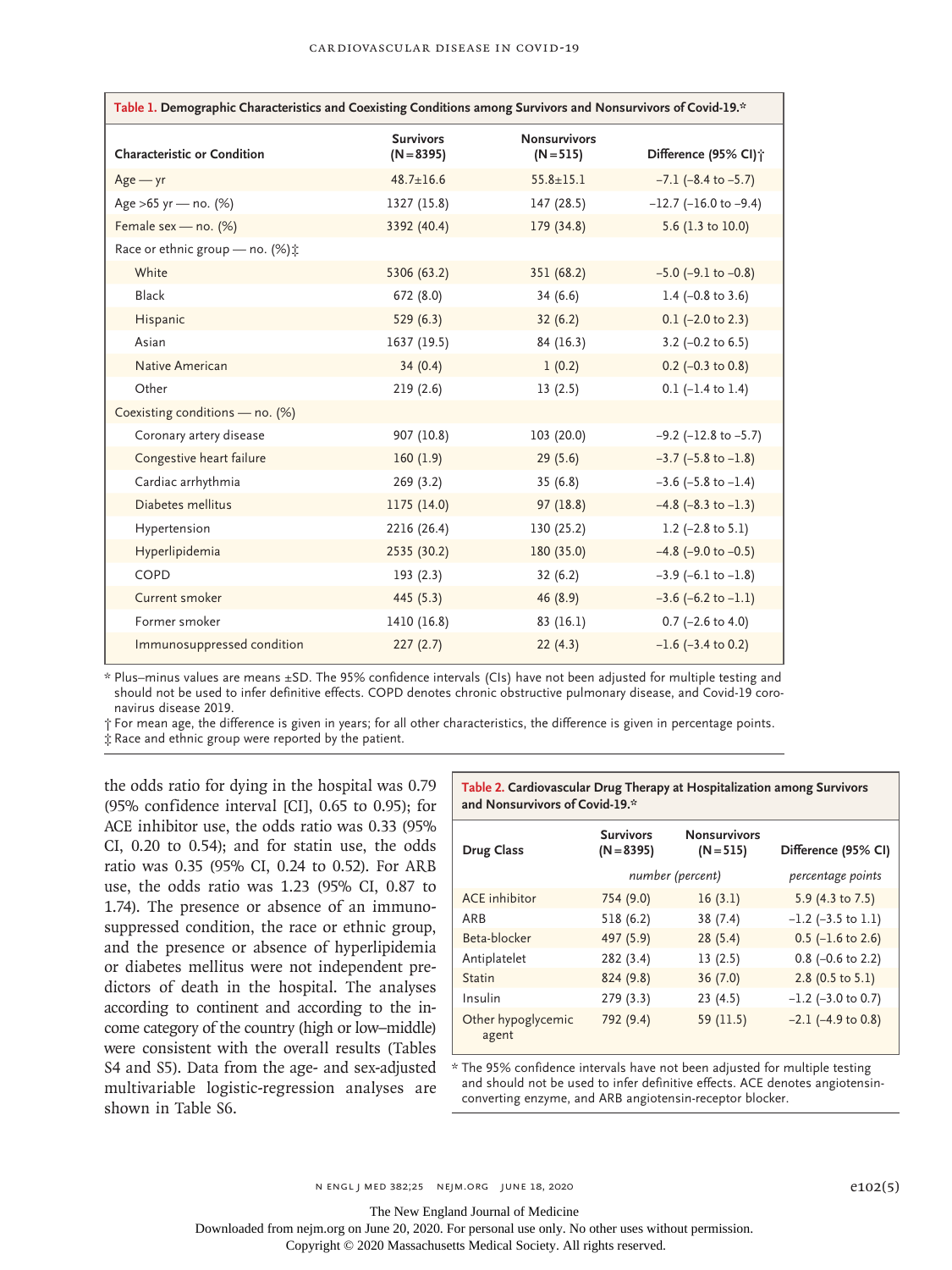#### **The NEW ENGLAND JOURNAL of MEDICINE**

| <b>Risk Factor</b>       | <b>Risk Factor Present</b>             | <b>Risk Factor Absent</b> | Odds Ratio (95% CI) |                     |
|--------------------------|----------------------------------------|---------------------------|---------------------|---------------------|
|                          | no. of patients who died/total no. (%) |                           |                     |                     |
| $>65$ yr of age          | 147/1474 (10.0)                        | 368/7436 (4.9)            |                     | $1.93(1.60 - 2.41)$ |
| Female sex               | 179/3571 (5.0)                         | 336/5339 (6.3)            |                     | $0.79(0.65 - 0.95)$ |
| Coronary artery disease  | 103/1010 (10.2)                        | 412/7900 (5.2)            |                     | $2.70(2.08 - 3.51)$ |
| Congestive heart failure | 29/189 (15.3)                          | 486/8721 (5.6)            |                     | $2.48(1.62 - 3.79)$ |
| Arrhythmia               | 35/304 (11.5)                          | 480/8606 (5.6)            |                     | $1.95(1.33 - 2.86)$ |
| COPD                     | 32/225 (14.2)                          | 483/8685 (5.6)            |                     | $2.96(2.00-4.40)$   |
| Current smoker           | 46/491 (9.4)                           | 469/8419 (5.6)            |                     | $1.79(1.29 - 2.47)$ |
| Receiving ACE inhibitor  | 16/770(2.1)                            | 499/8140 (6.1)            |                     | $0.33(0.20 - 0.54)$ |
| <b>Receiving ARB</b>     | 38/556 (6.8)                           | 477/8354 (5.7)            |                     | $1.23(0.87 - 1.74)$ |
| Receiving statin         | 36/860 (4.2)                           | 479/8050 (6.0)            |                     | $0.35(0.24 - 0.52)$ |
|                          |                                        | 0.1                       | 1.0                 | 10.0                |

**Figure 1. Independent Predictors of In-Hospital Death from Multivariable Logistic-Regression Analysis.**

Numbers and percentages of patients with each risk factor who died (risk factor present) and of patients without each risk factor who died (risk factor absent) are shown. The 95% confidence intervals (CIs) of the odds ratios have not been adjusted for multiple testing and should not be used to infer definitive effects. ACE denotes angiotensin-converting enzyme, ARB angiotensin-receptor blocker, and COPD chronic obstructive pulmonary disease.

#### **Additional Analyses**

In the tipping-point analysis to assess the potential effect of an unmeasured confounder, it was estimated that a hypothetical unobserved binary confounder with a prevalence of 10% in the study population would need to have an odds ratio of at least 10 in order for the observed associations for either ACE inhibitors or statins to have 95% confidence intervals crossing the odds ratio boundary of 1.0 (Table S7). We also separately examined the interaction of ACE inhibitor use with mortality in the subgroup with hypertension and the interaction of statin use with mortality in the subgroup with hyperlipidemia. These analyses, shown in Table S8, are consistent with the results of the primary analysis.

#### Discussion

Our investigation confirms previous reports of the independent relationship of older age, underlying cardiovascular disease (coronary artery disease, heart failure, and cardiac arrhythmias), current smoking, and COPD with death in Covid-19. Our results also suggest that women are proportionately more likely than men to survive the infection. Neither harmful nor beneficial associations were noted for antiplatelet therapy, betablockers, or hypoglycemic therapy. It is important to note that we were not able to confirm previous concerns regarding a potential harmful association of either ACE inhibitors or ARBs with inhospital mortality in this clinical context.

is associated with an increased risk of cardiovascular events and death.<sup>5</sup> In the 2003 epidemic of severe acute respiratory syndrome (SARS, caused by SARS-CoV-1 infection), sex differences in the risk of death similar to those we observed were noted.17 Women have stronger innate and adaptive immunity and greater resistance to viral infections than men.18 In animal models of SARS-CoV-1 infection, higher susceptibility of male mice to SARS-CoV-1 and greater accumulation of macrophages and neutrophils in the lungs have been described.19 Ovariectomy or the use of estrogenreceptor antagonists increased mortality from SARS-CoV-1 infection in female animals. Furthermore, the difference in risk between the sexes increased with advancing age.<sup>19</sup> These findings may support the observation in our investigation that suggested an association between survival and female sex, independent of older age.

Infection with SARS-CoV-2 is a mild disease in most people, but in some the disease progresses to a severe respiratory illness characterized by a hyperinflammatory syndrome, multiorgan dysfunction, and death.<sup>20</sup> In the lung, the viral spike glycoprotein of SARS-CoV-2 interacts with cell-surface ACE2, and the virus is internalized by endocytosis. The endocytic event upregulates the activity of ADAM metallopeptidase domain 17 (ADAM17), which cleaves ACE2 from the cell membrane, resulting in a loss of ACE2 mediated protection against the effects of activation of the tissue renin–angiotensin–aldosterone system while mediating the release of proinflammatory cytokines into the circulation.<sup>21</sup> The

In viral infections such as influenza, older age

The New England Journal of Medicine

Downloaded from nejm.org on June 20, 2020. For personal use only. No other uses without permission.